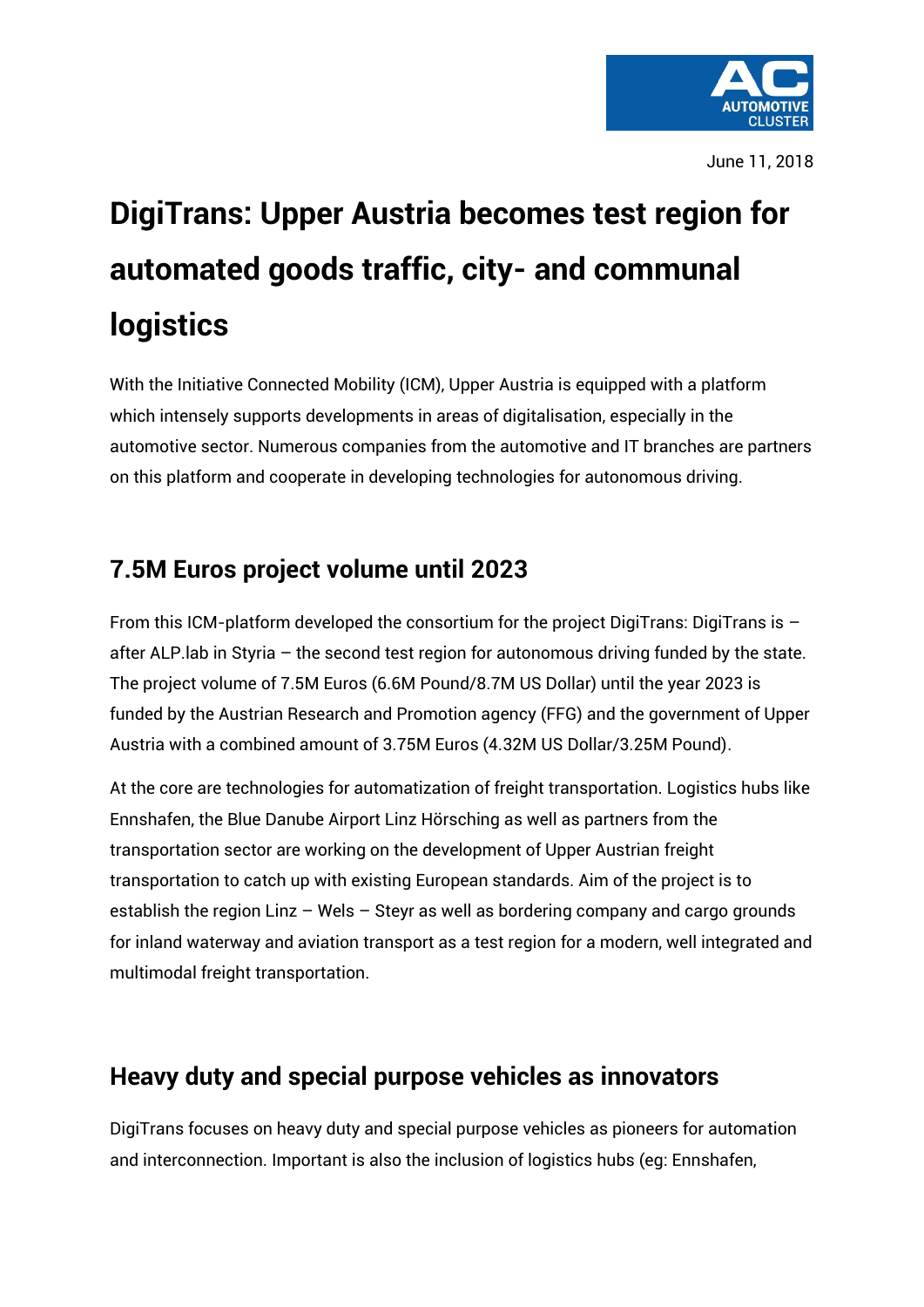

airports and other company areas) as well as focussed regional expansion and shared usage of infrastructure beyond Upper Austria (eg: Vienna, Styria, Bavaria).

DigiTrans aims to secure and further develop international competitiveness of the business location (Upper) Austria with strong automotive supplier and ICT industry. Four aspects create added value for the location and its businesses and research facilities:

#### 1. **Test area for freight transportation providers**

are open to car manufacturers and service providers in order to test system configurations and integrations with automated solutions

2. **Building infrastructure for testing**

to offer new frameworks for validation of new developments in the field of interconnected mobility

#### 3. **Applications for freight transportation and logistics**

The test region offers haulage companies and communal companies to carry out transportation and service tasks together on a new level of quality.

4. **Platform of development**

For new, digital business models for logistics providers (such as platforms for bookings of transportation providers or intelligent freight and loading systems)

### **Partners in economy and research on board**

Founding partners of DigiTrans are, besides the Automotive Cluster the AIT (Austrian Institute of Technology GmbH), LOGISTICUM Steyr, IESTA (Institut für innovative Energie- & Stoffaustauschsysteme e.V.) and the LCM (Linz Center of Mechatronics GmbH). Seventeen companies such as the Industie-Logistik-Linz GmbH, ASFINAG Autobahnen- und Schnellstraßen-Finanzierungs- Aktiengesellschaft, Ennshafen OÖ GmbH, Flughafen Linz GesmbH, MAN Truck & Bus Österreich AG, Rosenbauer International AG, Reform-Werke Bauer & Co Gesellschaft m.b.H., Hödlmayr Logistics GmbH and others are already working on specific topics and provide important input.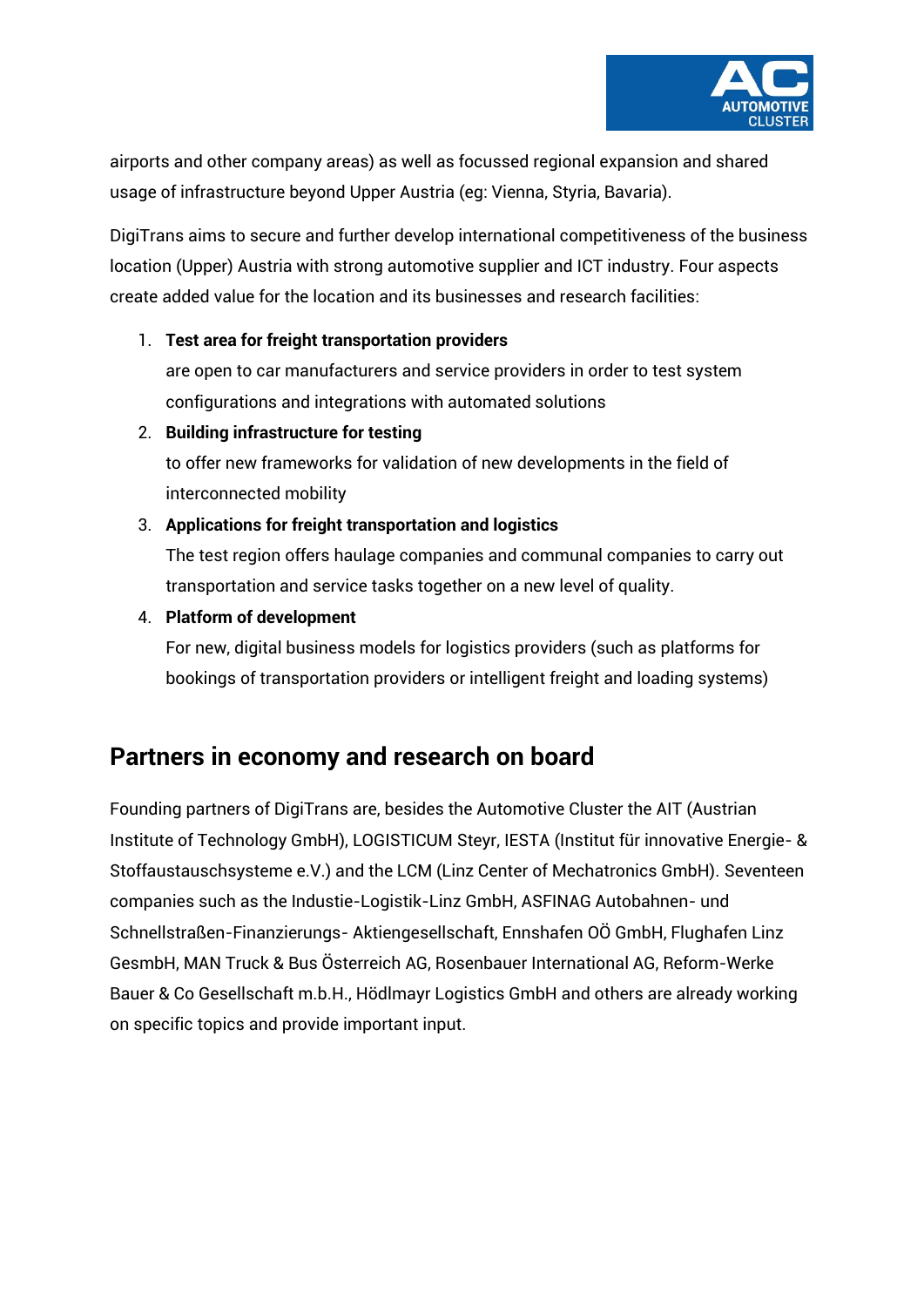

## **DigiTrans-GmbH as lead partner**

The sounding project DigiTrans, completed in 2016, was submitted for full project funding in 2017. In December 2017 the test region was approved by the FFG. For the funding to be disbursed a GmbH had to be founded. For this reason the Upper Austrian Government's Location Agency, Business Upper Austria, founded Verein Digitrans in January 2018, which operates under the name of DigiTrans GmbH since March 2018. Verein DigiTrans is currently holding shares of 55 per cent, remaining shares are split between HÖDLMAYR INTERNATIONAL AG, REFORM-WERKE BAUER & CO Gesellschaft m.b.H. and FH OÖ Forschungs & Entwicklungs GmbH.

Infrastructure and know-how is built up by the consortium of Verein DigiTrans who also take part in building and operating the DigiTrans structure by paying a cash/inkind contribution. In turn these companies can use the infrastructure and test region for R&D projects and their own customer projects or strategic projects, in relation to their contribution.

## **Federal Minister of Transport Innovation and Technology Hofer: New digital business model for logistics providers are tested through DigiTrans**

Mobility will change massively over the next few years. Autonomous driving is a core ingredient in this change. Developments in areas of digitalisation, telecommunication services and internet services enable many entirely new technological developments. The recently passed Climate and Energy Strategy demands more focus on sustainable use of new technologies. "We are standing at the beginning of this development. The fully autonomous vehicle, especially in complex traffic situations, is a vision of the future. The more important it is to test and build upon clear applications. Exactly that is what DigiTrans does. I am delighted to support this test region, together with the Government of Upper Austria, with 3.75 million Euros", says Minister of Infrastructure Norbert Hofer.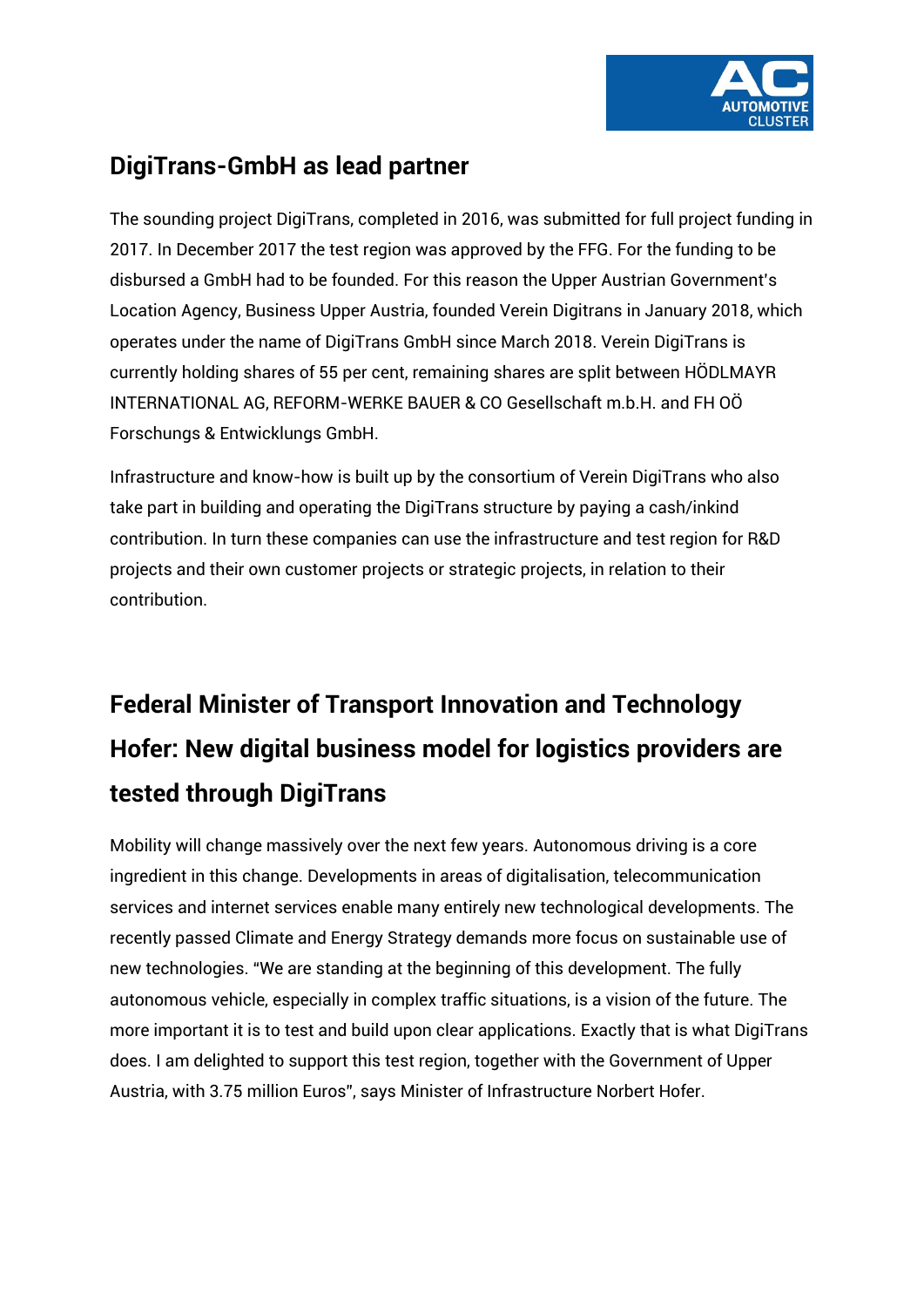

## **Governor of Upper Austria Stelzer: Freight mobility plays major role for business location Upper Austria**

"in Upper Austria we direct our focus towards freight mobility and logistics to further develop already existing economic strength fields. With this test field we are able to generate a direct benefit for our local industry" explains Governor of Upper Austria Thomas Stelzer about Upper Austria's motivation in heavily building upon automated freight transportation. The call to recognise and accept this forthcoming change in technology is not only directed towards big companies. "Small and medium enterprises are also invited to concern themselves with the digitalisation of their transport and logistics fields in time", says Stelzer. DigiTrans works hard on new solutions which are soon to become standard in Upper Austria. The varying areas of use which are being worked on and researched at DigiTrans show only a small fraction of what will be important in working freight transportation of the future.

*"We would like to offer modern infrastructure and interconnected automated driving at the business location Upper Austria in order to stay attractive for international enterprises. By offering modern technologies we support the logistics branch of this country and create an environment for economic success with a guaranteed future."*

#### **Long distance traffic, local traffic and city logistics**

In the two years since the sounding project DigiTrans has developed into an active research region in which work is done on three thematic fields:

#### **Automated long distance traffic (Platooning)**

The scenario of use "automated long distance traffic" focusses on HGV platooning for freight transportation over long distances. This means a platooning enabled HGV is automatedly driven from a handing over point onto the highway and docks with the platoon. The HGVs drive autonomously in the platoon on a defined section of the highway and are able to dock more platoon enabled HGVs "on the fly". According to their destinations the HGV are automatedly released from the platoon and drive autonomously off the highway to a predefined handing over point. There the goods can be taken over by Use Case "automated local traffic". HÖDLMAYR INTERNATIONAL AG and platooning is a central topic of another Austrian leading project: Connecting Austria conducts research on cases of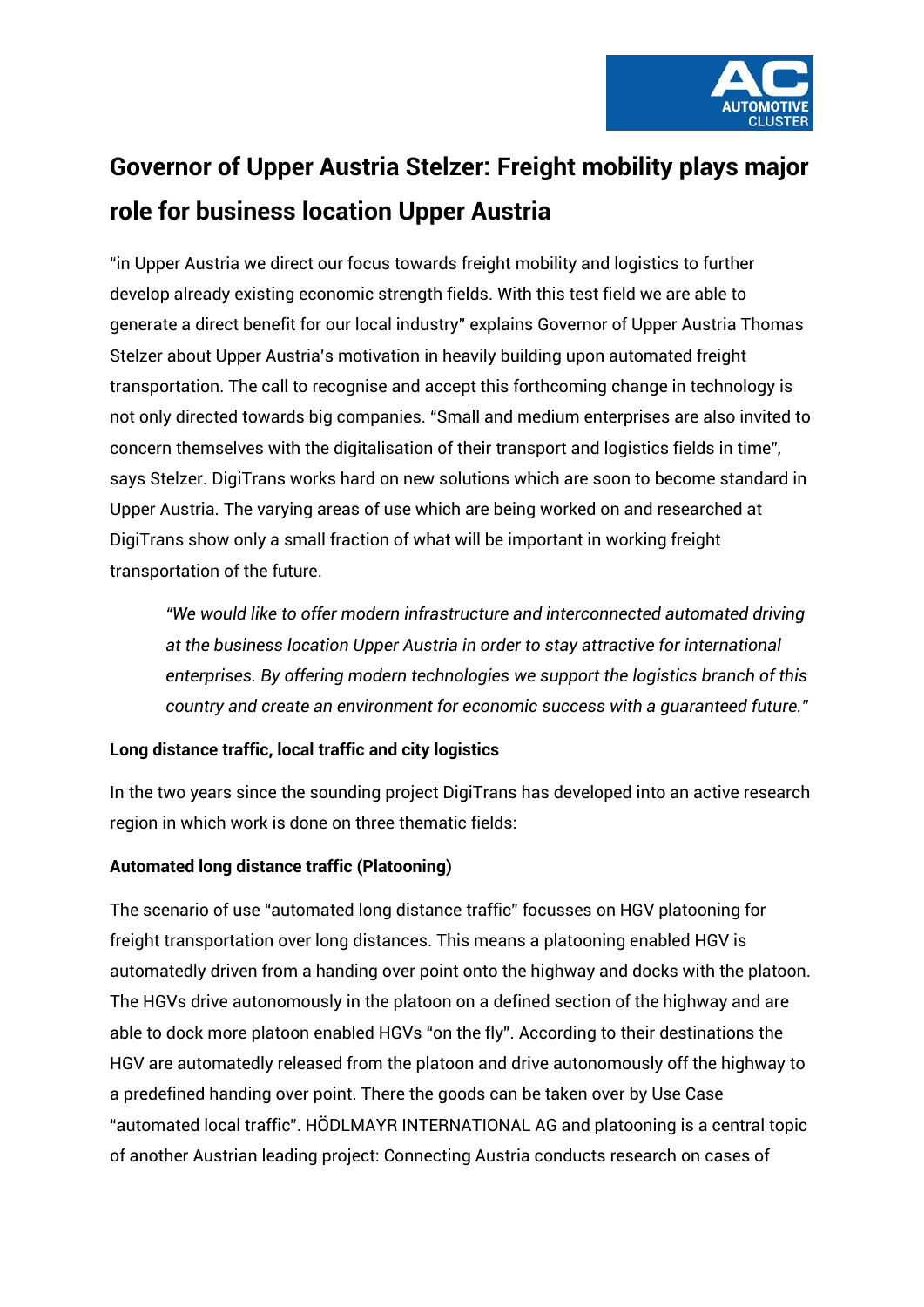

application for HGV platooning with a consortium of thirteen partners, and collaborates closely with the partners of DigiTrans.

#### **Facts "automated long distance traffic"**

- Project Platooning
- Project partner, among others, Hödlmayr International AG in cooperation with FFG leading project "Connecting Austria"

*Connecting Austria*, the Austrian flagship project for automated driving, integrates the major stakeholders from the Austrian community with strong European connections.

Technical content of *Connecting Austria* is the development and assessment of [cooperative, connected, \(semi-\)automated driving,](https://www.andata.at/en/answer/whats-the-difference-between-autonomous-automated-connected-and-cooperative-driving.html) like it may come in the form of platooning. One of the major innovations will be the strict top-down and scenario-based approach with a strong focus on the infrastructure support for automated driving.The project Connecting Austria brings together technology leaders and users from the public and economic sectors to demonstrate [four Austria-specific application cases in](http://www.connecting-austria.at/#/use-cases) stages and to carry out and evaluate the R & D required for this purpose. The main objective is the evidence-based generation of assessment bases for the evaluation of the effects of energyefficient semi-automated truck platoons. This will create the conditions for increasing the competitiveness of leading Austrian industries such as logistics, telematics infrastructure suppliers, automotive suppliers, vehicle development and related research.

#### **Automated local traffic**

Automatisation of partial processes in transport and logistic chains is a condition to make transitions as smooth as possible. Automated freight transportation aims, among other things, at optimising up- and downloading processes, reduction of noise and emissions and fuel consumption as well as unlimited operation (eg. 24/7 operation). The field of innovation "automated local traffic" covers distances of 1 -2 kilometres (0.6  $-$  1.2 miles) which can be on company sites as well as public roads, for example between distribution centres of logistics providers and bordering industrial sites or between closely located enterprise locations / workshops of a manufacturer.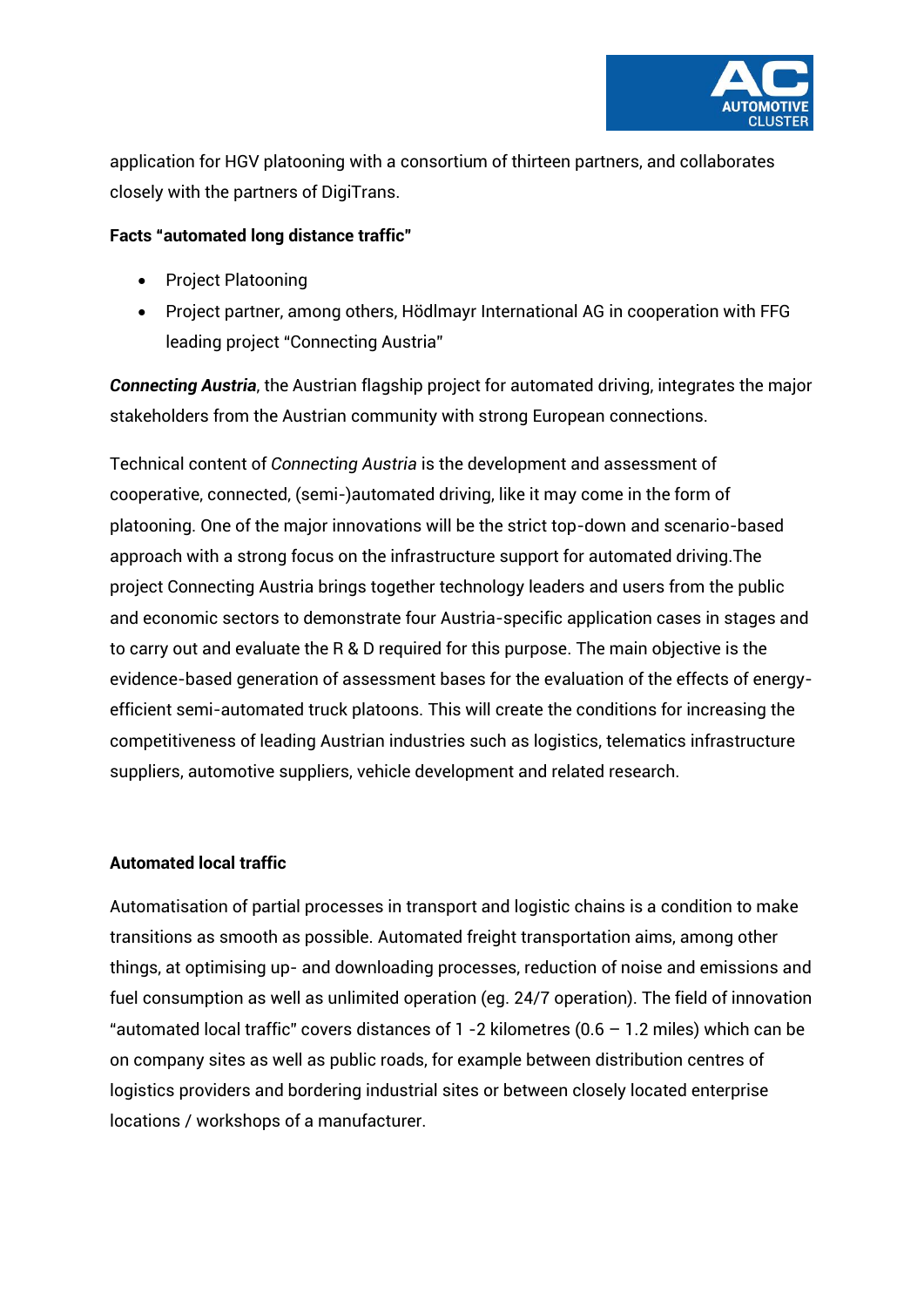

#### **Facts "automated local traffic"**

- Project "Airport Linz"
- Project partners, among others, Flughafen Linz (airport Linz), Reform-Werke
- Project lead: AIT

#### **Facts: project "BMW Steyr":**

- Project partners, among others, BMW Motorenweke Steyr, Industie-Logistik-Linz
- Project lead: FH OÖ Forschungs & Entwicklungs GmbH / Logistikum Steyr

#### **City logistics and communal logistics**

The scenario of application "city logistics" examines automated driving in an urban environment with its specific tasks and challenges. Typical tasks include automated delivery vehicles, for example autonomous small vehicles delivering goods directly to the customer (at distribution stations, into a car boot) or communal services such as automated winter road maintenance and cleaning services for public and private pavements. A possible Use Case at DigiTrans innovation laboratory are currently considered by the cities Wels and Steyr and Reform-Werke.

## **Member of Upper Austrian Government Steinkellner: Findings in research and development support road safety in Upper Austria**

Upper Austrian traffic infrastructure focusses on Intelligent Traffic Systems and builds on technological, economic and traffic engineering foundations. The development of a secure and environmentally friendly mobility is to be supported on all levels. DigiTrans can increase the willingness to adopt and use assistant systems – also in passenger cars – and with that supports the most important factor in road safety: the human. Interconnected cars, assistant systems, partially autonomous and autonomous cars will make a valuable contribution in reducing the numbers of road accidents. To use the infrastructure at hand in order to reduce traffic jams as best as possible, constant technological research, development and collecting of important insights is necessary. The Automotive Cluster's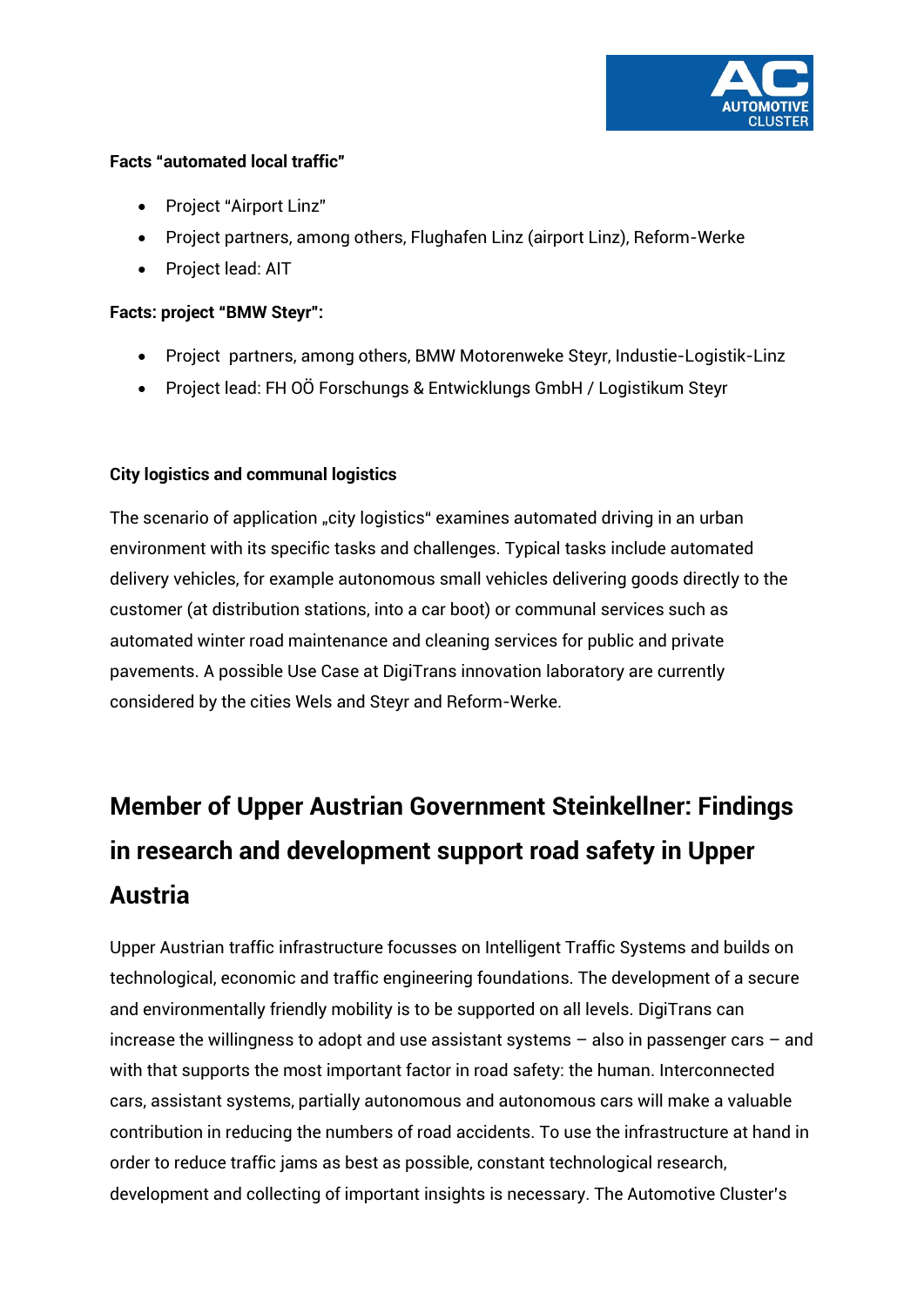

project DigiTrans forms a first foundation for future oriented, modern, and above all, secure mobility for Upper Austria.

## **AIT offers research and technological competence**

"We are delighted about the collaboration on the project DigiTrans. The Austrian Institute of Technology (AIT) has great expertise in the field of autonomous driving and offers extensive competence in technology and research" says AIT director Anton Plimon. At DigiTrans this is interaction between human and machines, integration of automated vehicles in logistic applications and camera based sensor systems for autonomous driving and working processes with machines. "For automatization and robotics many processes have to be rethought and recreated. With DigiTrans efficiency and effectiveness in in-plant logistics will be increased while also providing more safety", says Plimon.

## **Hödlmayr provides own HGVs and drivers**

*"For us, being a part of DigiTrans offers great chances in many regards. Through the interconnectedness with research facilities we will be a part of innovation history and will be able to gain experiences with new technologies very early on", explains Chairman Johannes Hödlmayr.*

The enterprise of the same name with its location in Schwertberg holds shares of 15 per cent of DigiTrans GmbH and focusses on HGV platooning. During this process two or more HGVs are connected through an "electronic drawbar". With this new technology up to 15 per cent of fuel can be saved. Hödlmayr will take part in a five year test with their own HGV and drivers as part of the project. This project is expected to start later this year.

## **Reform-Werke develops new vehicle concepts**

*"For Reform, as a recognised specialist for development, production and marketing of special purpose vehicles, taking part in DigiTrans GmbH means taking an important step for the future. In an environment of changing customer requirements,*